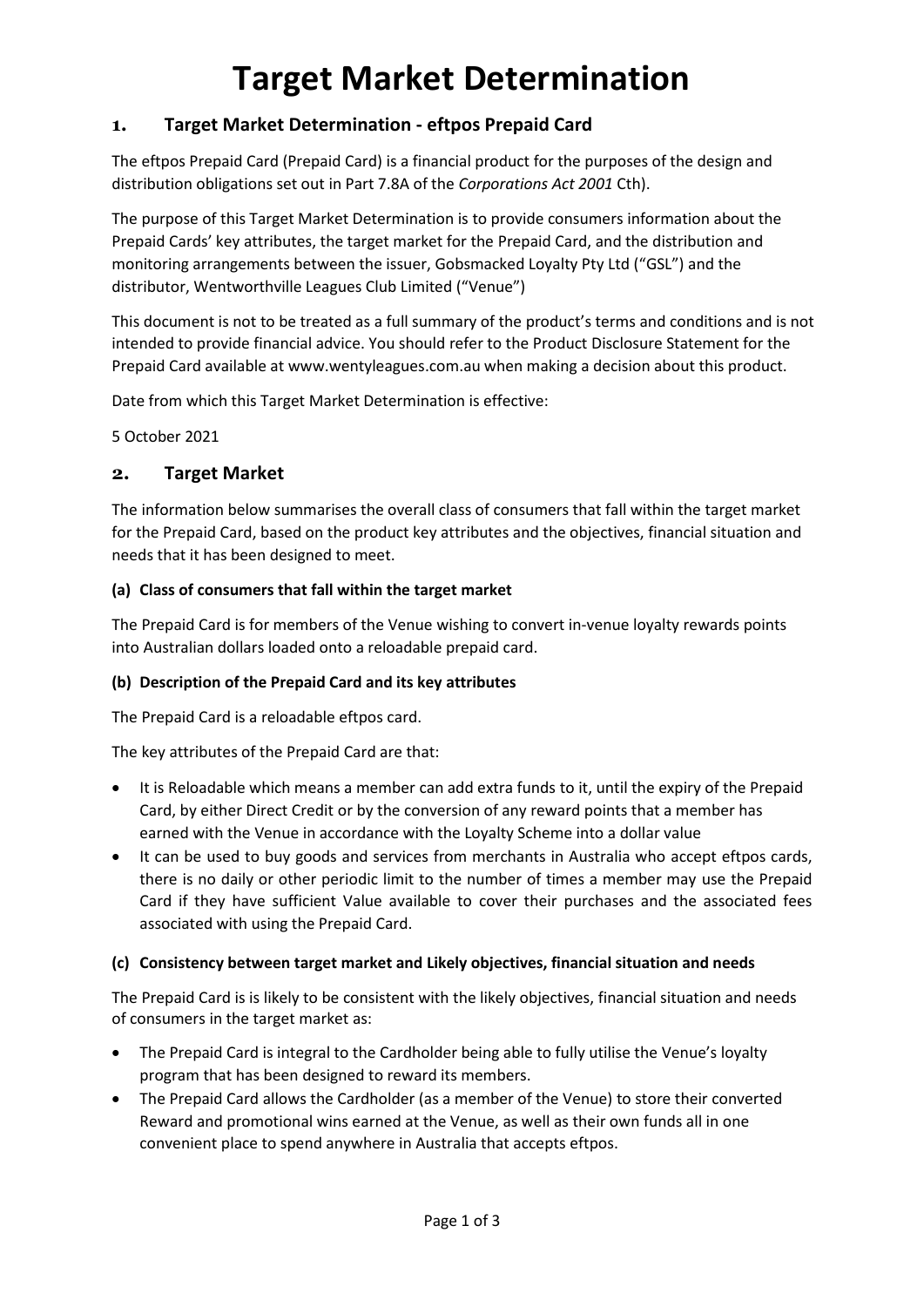# **Target Market Determination**

## **3. Distribution Conditions and Restrictions**

#### **(a) Distribution channels**

The Prepaid Card is designed to be distributed to consumers through the Venue's registered principal place of business.

#### **(b) Distribution conditions and restrictions**

The Prepaid Card should only be distributed under the following circumstances:

- The recipient is a member of the Venue and is over 18 years of age
- The recipient is identified by the Venue; and
- The recipient is provided with a copy of the PDS and FSG.

### **(c) Adequacy of distribution conditions and restrictions**

The distribution channels and conditions that define the eligibility of a Venue member to receive the Prepaid Card ensure that the recipient of the Prepaid Card falls within the target market.

## **4. Reviewing this Target Market Determination**

We will review this Target Market Determination in accordance with the below:

| <b>Initial review</b>               | Within the first 6 months of the effective date.                                                                                                                                                                                                                                                                                                                                                                                                                                                                                                                                                                                                                            |
|-------------------------------------|-----------------------------------------------------------------------------------------------------------------------------------------------------------------------------------------------------------------------------------------------------------------------------------------------------------------------------------------------------------------------------------------------------------------------------------------------------------------------------------------------------------------------------------------------------------------------------------------------------------------------------------------------------------------------------|
| <b>Periodic reviews</b>             | At least every 12 months from the initial review.                                                                                                                                                                                                                                                                                                                                                                                                                                                                                                                                                                                                                           |
| <b>Review triggers</b><br>or events | Any event or circumstances arise that would suggest the Target<br>Market Determination is no longer appropriate. This may include (but<br>not limited):<br>a material change to the design or distribution of the Prepaid<br>$\bullet$<br>Cards, including related documentation;<br>occurrence of a significant dealing;<br>distribution conditions found to be inadequate;<br>$\bullet$<br>change in legal or regulatory requirements;<br>external events such as adverse media coverage or regulatory<br>$\bullet$<br>attention; and<br>significant changes in metrics, including, but not limited to oral<br>$\bullet$<br>and written complaints in any 3-month period. |

Where a review trigger has occurred, this target market determination will be reviewed within 10 business days.